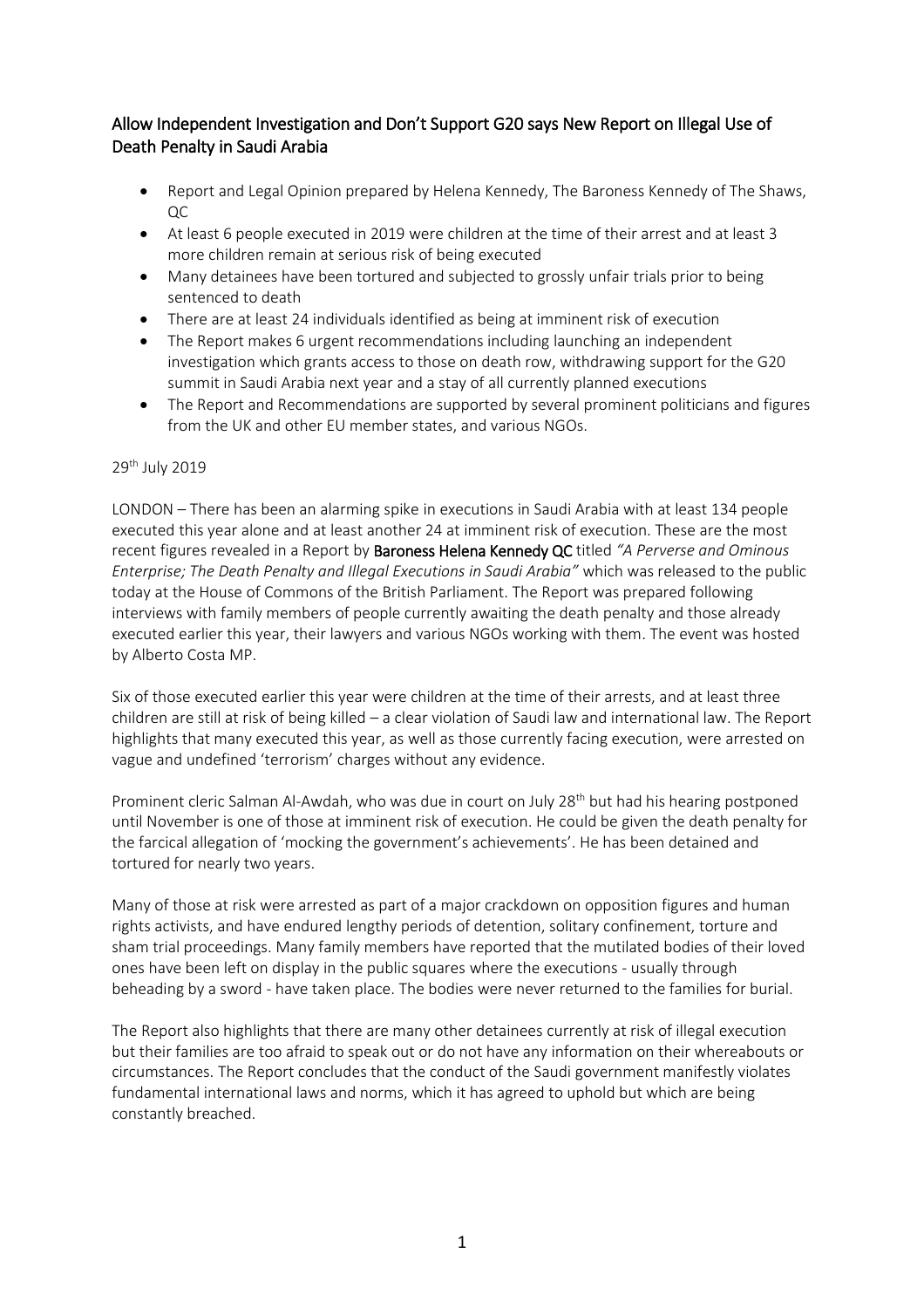In light of these findings the Report recommends that:

- An independent fact-finding mission is immediately sent to Saudi Arabia to investigate the findings of the Report and guarantee the safety of those in danger;
- Diplomatic pressure should be levelled against Saudi Arabia regarding these violations and should Saudi Arabia not comply, all members of the G20, including the EU, should refuse to participate in the G20 Summit due to be held in Riyadh on 21-22 November 2020;
- A complete moratorium should be imposed on the use of the death penalty;
- Saudi Arabia should publish complete and up-to-date information about the number and identities of people currently on death row together with a full explanation of why the death penalty was imposed;
- The bodies of the deceased should be immediately released to their families; and
- The UN Human Rights Council should promptly intervene and investigate these violations, and consideration should be given to suspending Saudi Arabia from the Council.

Speaking at the launch of the Report, Baroness Kennedy said, "*My inquiries show that the death penalty is increasingly being used by the Saudi authorities to seek to stifle all opposition to its repressive governance. They aim to terrorise their own people into remaining silent and being compliant. There has been a disturbing spike in executions, and many more detainees are in grave danger. These distressing circumstances reflect a deep-rooted disregard for the rule of law. They demand a firm and principled response from our government and all governments around the world, to prevent the unlawful killing on mass of those who stand up for human rights and democracy in Saudi Arabia*."

Baroness Kennedy, who is the Director of the International Bar Association's Human Rights Institute, emphasised that "*immediate access must be permitted to those facing the death penalty to secure their well-being. An independent body must be allowed in to verify the facts and prevent any more deaths. Saudi Arabia should not be allowed to host a world forum like the G20 when it behaves with no respect for humanity and basic international norms.*"

Abdullah Alaoudh, the son of Salman Al-Awdah the prominent Saudi cleric who was arrested for tweeting about the ongoing Gulf crisis and who is at imminent risk of execution said in a recorded statement, *"The judges that hand out the death penalty in Saudi Arabia are part of a special court which is entirely controlled by the Ministry of the Interior… if the judges do not follow the [rules of] the Ministry of Interior, the judges themselves are at risk of torture and arrest… A lot of people are still facing the death penalty including my father who is facing it on 37 bogus charges and vague accusations [such as] 'mocking the government's achievements'. Imagine being given the death penalty for 'mocking the government's achievements', that's how absurd the use of the death penalty is in Saudi Arabia."*

Also present at the launch was Zainab Abu Al-Khair. She is the sister of Hussain Abu Al-Khair who is currently on death row for unsubstantiated drugs charges. She said, "It is not right that this is happening to my brother and to other innocent people. My family have not spoken to Hussain for over 2 months, we do not know what is happening. He has been imprisoned for 5 years after being arrested because they claimed to find drugs in his car. He was tortured and forced to sign a confession saying that he was guilty. He has never met with a lawyer. He was given the death penalty after being in prison for 8 months. It is the second time we have appealed this sentence, but we don't have any idea what is happening. I hope a group of people can go to investigate what is happening in Saudi prisons. My brother is not the only one there suffering so much. It is not right."